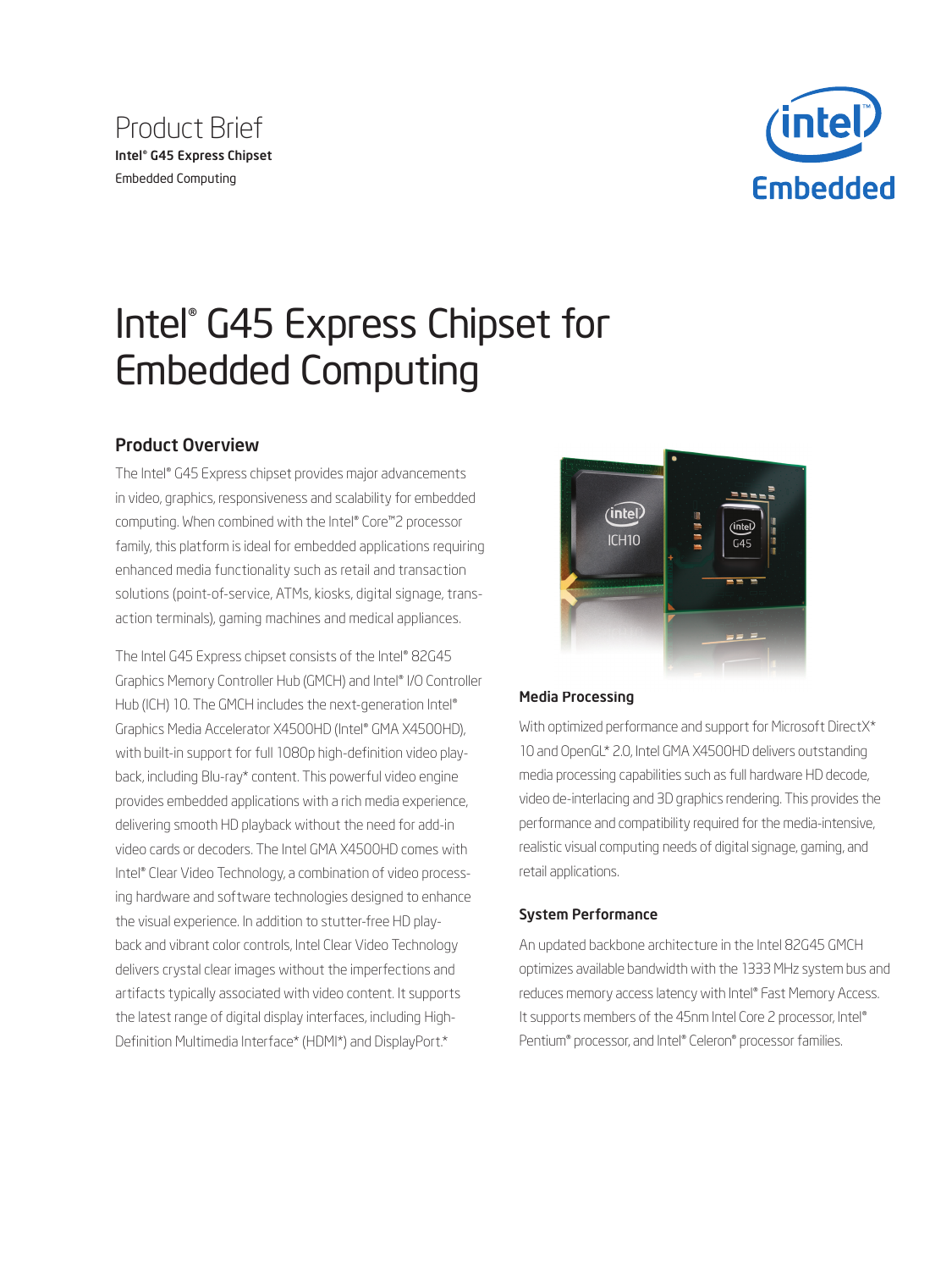#### DDR3 Memory

While maintaining support for DDR2 memory, the chipset supports dual-channel DDR3 SDRAM memory devices operating at 1066 MHz. This offers peak data transfer rates up to 17 GB/s when operated in dual-channel interleaved mode, resulting in higher bandwidth and increased performance at a lower power than DDR2. Lower memory voltage results in lower power consumption and reduced heat dissipation, while taking advantage of the higher bandwidth, faster system performance, and higher performance-per-watt.

#### Intel® I/O Controller Hub 10

Numerous integrated capabilities within the I/O Controller Hub provide flexibility for connecting I/O devices. Additionally, Intel® Quiet System Technology helps reduce system noise and heat while integrated Intel® High Definition Audio<sup>1</sup> enables premium digital surround sound.

#### Software Overview

The following independent operating system and BIOS vendors provide support for these platforms:

| <b>Operating System</b>              | <b>Contact</b>                      |
|--------------------------------------|-------------------------------------|
| Microsoft Windows* XP                | Intel provides drivers <sup>2</sup> |
| Microsoft Windows* Embedded Standard | Intel provides drivers <sup>2</sup> |
| Microsoft Windows* Embedded POSReady | Intel provides drivers <sup>2</sup> |
| Red Hat Enterprise Linux* 5          | Red Hat                             |
| Novell SUSE Linux* Enterprise 10     | Novell                              |
| Wind River Linux*                    | Wind River                          |
| Wind River VxWorks* 6.6              | Wind River                          |
|                                      |                                     |

#### BIOS

American Megatrends Insyde Software Phoenix Technologies

This and other chipsets are supported by the Intel® Embedded Graphics Drivers and video BIOS, developed specifically for embedded products and applications [\(developer.intel.com/design/intarch/](http://developer.intel.com/design/intarch/SWsup/graphics_drivers.htm) [SWsup/graphics\\_drivers.htm\)](http://developer.intel.com/design/intarch/SWsup/graphics_drivers.htm).

For the most recent software updates, please visit [downloadcenter.intel.com,](http://downloadcenter.intel.com) and enter the product name.

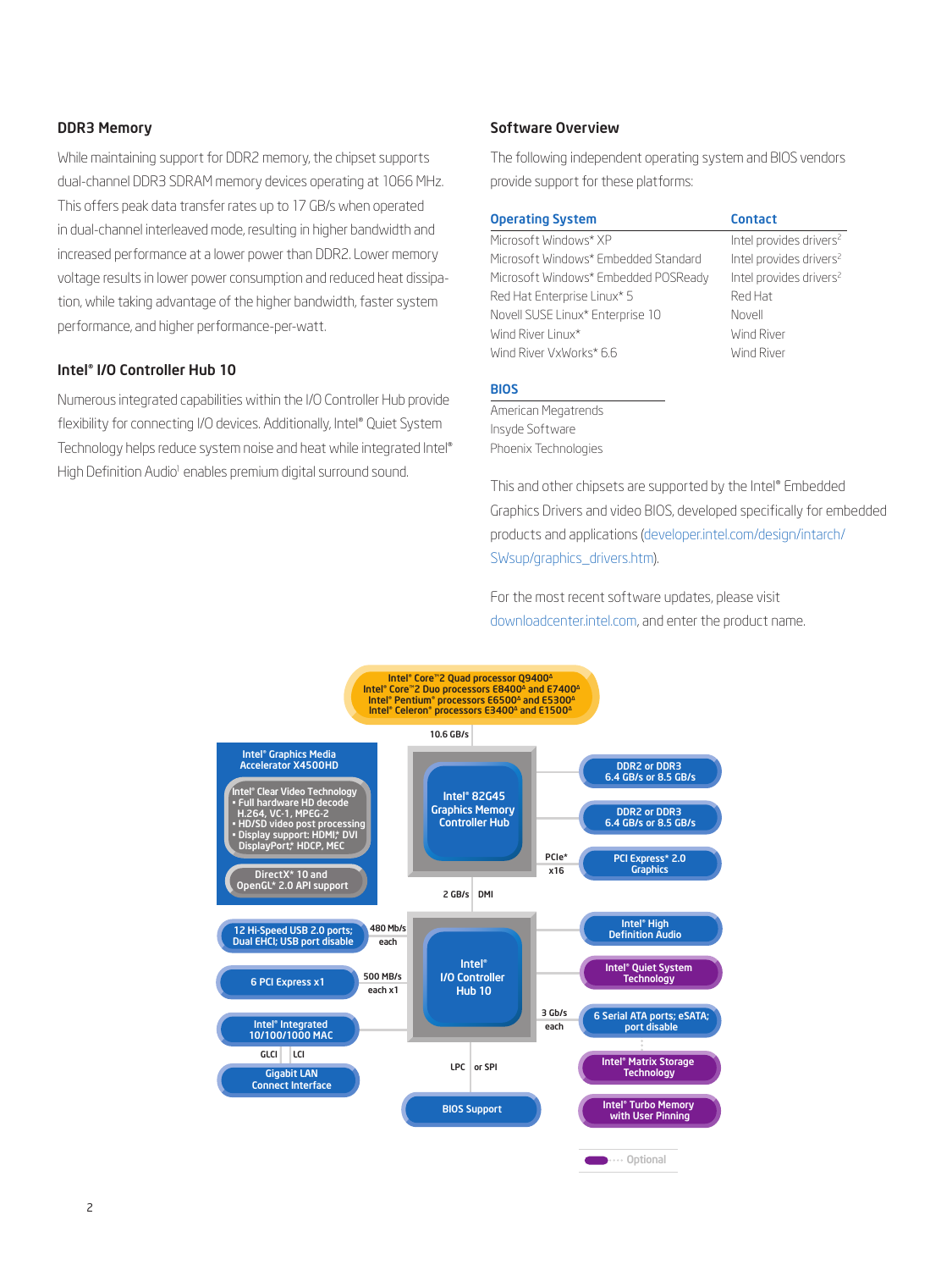| <b>Features</b>                                                         | <b>Benefits</b>                                                                                                                                                                                                                                                                       |  |  |
|-------------------------------------------------------------------------|---------------------------------------------------------------------------------------------------------------------------------------------------------------------------------------------------------------------------------------------------------------------------------------|--|--|
| 1333/1066/800 MHz System Bus                                            | . Validated with a variety of processors to meet a wide range of performance needs, including the<br>Intel® Core™2 Quad processor Q9400, Intel® Core™2 Duo processors E8400 and E7400, Intel® Pentium®<br>processors E6500 and E5300, and Intel® Celeron® processors E3400 and E1500. |  |  |
| PCI Express* 2.0 Interface                                              | . 16 GB/s bandwidth for platform graphics.                                                                                                                                                                                                                                            |  |  |
| Intel® Fast Memory Access                                               | . Updated GMCH backbone architecture improves system performance by optimizing use of available memory<br>bandwidth and reducing latency of memory accesses.                                                                                                                          |  |  |
| Dual-channel DDR2 Memory Support                                        | . Up to 12.8 GB/s (6.4 GB/s per channel with DDR2 800 MHz) bandwidth and 16 GB maximum supported mem-<br>ory size for fast system responsiveness and support of 64-bit computing.                                                                                                     |  |  |
| Dual-channel DDR3 Memory Support                                        | . Up to 17 GB/s (8.5 GB/s per channel with DDR3 1066 MHz) bandwidth and 8 GB maximum supported memory<br>size for faster system responsiveness and support of 64-bit computing.                                                                                                       |  |  |
| Intel® Flex Memory Technology                                           | • Facilitates easier upgrades by allowing different memory sizes to be populated and remain in<br>dual-channel mode.                                                                                                                                                                  |  |  |
| Intel® Graphics Media Accelerator X4500HD                               | · Built-in graphics engine provides 3D enhancements which deliver performance needed for media-intense<br>embedded applications with support for Microsoft DirectX* 10 and OpenGL* 2.0.                                                                                               |  |  |
| Intel® Clear Video Technology                                           | . Full hardware acceleration for MPEG2, AVC, and VC1 formats delivers impressive HD playback experience,<br>including Blu-ray* content.                                                                                                                                               |  |  |
|                                                                         | • Advanced de-interlacing and post-processing algorithms provide enhanced image clarity by minimizing<br>artifacts of standard or high-definition video.                                                                                                                              |  |  |
|                                                                         | . Built-in ProcAmp color control settings allow user precise color control with adjustment of hue, saturation,<br>brightness, and contrast for standard and high-definition videos.                                                                                                   |  |  |
|                                                                         | · Advanced digital display support, including DisplayPort,* HDMI,* and DVI, provides simple and easy connection<br>between embedded applications and video monitor/DTV.                                                                                                               |  |  |
| High-Definition Multimedia Interface*<br>(HDMI*), DisplayPort,* and DVI | . Uncompressed HD video and multi-channel audio in a single cable, supports all HD formats including 720p,<br>1080i, and 1080p.                                                                                                                                                       |  |  |
|                                                                         | . DisplayPort interface with up to 2560 x 1600 resolution.                                                                                                                                                                                                                            |  |  |
|                                                                         | · Digital Video Interface (DVI) with up to 2048 x 1536 resolution.                                                                                                                                                                                                                    |  |  |
| Intel® High Definition Audio <sup>1</sup>                               | · Premium digital surround sound with advanced features such as multiple audio streams and jack re-tasking                                                                                                                                                                            |  |  |
| Serial ATA (SATA) up to 3 Gb/s                                          | . Faster transfer rate for improved data access with up to six SATA ports.                                                                                                                                                                                                            |  |  |
| eSATA                                                                   | • Designed for use with external SATA devices. Provides a link for 3 Gb/s data speeds to eliminate bottlenecks<br>found with current external storage solutions.                                                                                                                      |  |  |
| <b>SATA Port Disable</b>                                                | · Enables individual SATA ports to be enabled or disabled as needed. Provides added protection of data by<br>preventing malicious removal or insertion of data through SATA ports. Especially targeted for eSATA ports.                                                               |  |  |
| <b>USB Port Disable</b>                                                 | . Enables individual USB ports to be enabled or disabled as needed. Provides added protection of data by<br>preventing malicious removal or insertion of data through USB ports.                                                                                                      |  |  |
| Intel® Quiet System Technology                                          | · Helps reduce system noise and heat. Intelligent system fan speed control algorithms use operating<br>temperature ranges more efficiently to reduce system noise by minimizing fan speed changes.                                                                                    |  |  |
| <b>Ecosystem Support</b>                                                | • Along with a strong ecosystem of hardware and software vendors, including members of the<br>Intel® Embedded and Communications Alliance (intel.com/go/eca), Intel helps cost-effectively meet<br>development challenges and speed time-to-market.                                   |  |  |
| Embedded Lifecycle Support                                              | . Protects system investment by enabling extended product availability for embedded customers.                                                                                                                                                                                        |  |  |
|                                                                         |                                                                                                                                                                                                                                                                                       |  |  |

# Intel® G45 Express Chipset for Embedded Computing

| Product                                               | <b>Product Code</b> | Package              | <b>Features</b>                                                                                                                                                                   |
|-------------------------------------------------------|---------------------|----------------------|-----------------------------------------------------------------------------------------------------------------------------------------------------------------------------------|
| Intel® 82G45 Graphics Memory Controller Hub<br>(GMCH) | AC82G45             | 34x34 mm 1254 FC-BGA | 1333/1066/800 MHz system bus; DDR2 or<br>DDR3 memory; Intel® Graphics Media Accelerator<br>X4500HD; PCI Express* x16 Gen 2.0.                                                     |
| Intel® I/O Controller Hub 10 (Intel® ICH10)           | AF82801 IB          | 31x31 mm 676 PBGA    | Four PCI masters and six PCI Express x1 channels;<br>six SATA ports; 12 Hi-Speed USB 2.0 ports, dual<br>EHCI controllers, individual port disable; integrated<br>10/100/1000 MAC. |